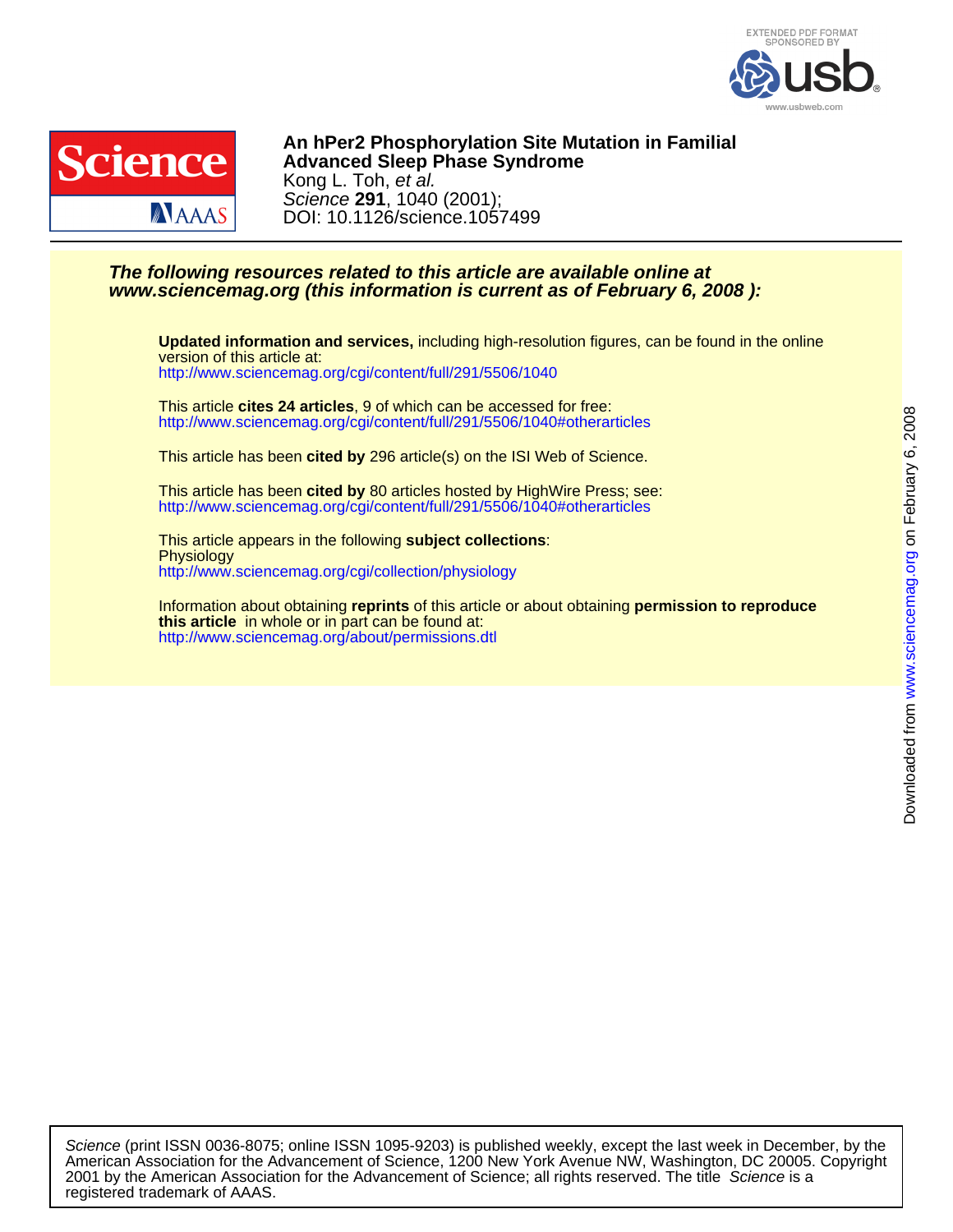# An h*Per2* Phosphorylation Site Mutation in Familial Advanced Sleep Phase Syndrome

### Kong L. Toh,<sup>1</sup>\* Christopher R. Jones,<sup>2,3</sup>\* Yan He,<sup>4</sup> Erik J. Eide,<sup>5</sup> William A. Hinz,<sup>5</sup> David M. Virshup,<sup>5,6</sup> Louis J. Ptáček<sup>2,7</sup>† Ying-Hui Fu<sup>4</sup>

Familial advanced sleep phase syndrome (FASPS) is an autosomal dominant circadian rhythm variant; affected individuals are "morning larks" with a 4-hour advance of the sleep, temperature, and melatonin rhythms. Here we report localization of the FASPS gene near the telomere of chromosome 2q. A strong candidate gene (h*Per2*), a human homolog of the *period* gene in *Drosophila*, maps to the same locus. Affected individuals have a serine to glycine mutation within the casein kinase Iε (CKIε) binding region of hPER2, which causes hypophosphorylation by CKIε in vitro. Thus, a variant in human sleep behavior can be attributed to a missense mutation in a clock component, hPER2, which alters the circadian period.

The identification of genes influencing any aspect of human behavior is complicated by other genetic influences, behavioral tendencies, and cultural factors. We recently described a familial abnormality of human circadian behavior that segregates in a highly penetrant autosomal dominant manner and produces a striking 4-hour advance of the daily sleep-wake (*1*) rhythm. In this behavioral trait, known as familial advanced sleep phase syndrome (FASPS), sleep onset occurs at approximately 7:30 p.m., when most people are actively socializing. Sleep duration is normal but is terminated by a spontaneous awakening at approximately 4:30 a.m., just when conventional sleepers are at their sleepiest time of the 24-hour cycle.

Biological "clocks" that free-run in constant conditions with an endogenous period  $(\tau)$  close to the 24-hour period of the solar day are ubiquitious among eukaryotes and provide important adaptational advantages by anticipating the transitions between night and day (*2*). The mammalian circadian pacemaker resides in the paired suprachiasmatic nuclei (SCN) and influences a multitude of biological processes, including the sleepwake rhythm (*3*). The core clock mechanism in the SCN interacts with other brain regions to form a circadian system that is entrained primarily by ambient light levels. Although the timing of sleep is strongly influenced by

the circadian system, other factors such as social schedules and previous sleep deprivation may predominate.

Mutagenesis screens in animals and recognition of spontaneous mutations led to the discovery of short and long  $\tau$  autosomal semidominant circadian rhythm mutants in fungi, plants, *Drosophila*, and rodents (*2*, *4*, *5*). Long period mutants are generally found to be phase-delayed with respect to an entraining light-dark cycle, whereas short  $\tau$  mutants are usually phase-advanced (*6*). Genetic study of these abnormal circadian phenotypes led to the identification and characterization of clock genes responsible for circadian behavior (*2*, *4*, *5*, *7*). The encoded proteins function in interacting feedback loops composed of PAS (PER-ARNT-SIM) domain transcription factors that are both negatively and positively controlled by regulatory phosphoproteins such as PERIOD and CRYPTO-CHROME (*8*).

To determine the genetic basis of FASPS, linkage analysis was performed in a large family segregating an FASPS allele (K2174) (Fig. 1). Previously described strict criteria for classification of patients with FASPS were used (*1*). All participants filled out the

**Fig. 1.** ASPS kindred 2174.

Horne-Östberg scores are shown below individuals. The dotted line marks a branch (branch 3) where the ASPS phenotype does not cosegregate with the mutation. Circles, women; squares, men; filled circles and squares, affected individuals; empty circles and squares, unaffected individuals. Unknown in-

Horne-Östberg questionnaire, a validated tool for evaluation of an individual's tendency between the extremes of "morning lark" (scores, 70 to 86) to "night owl" (scores, 16 to 30) (*1*, *9*). In the initial automated genomewide scan, highly polymorphic tetranucleotide and dinucleotide repeat markers, distributed every  $\sim$  20 cM across the genome, were chosen for the mapping set (*10*). Linkage analysis revealed a number of small positive lod (logarithm of the odds ratio for linkage) scores. These were examined by polymerase chain reaction (PCR) amplification of genomic DNA from all members of kindred 2174 with additional markers spanning these loci (*11*).

A maximum lod score of  $\sim$ 3 was identified for marker D8S366, but extensive genotyping of this region revealed this to be a false positive (*12*). An examination of telomeric markers for each chromosome (because the high rate of recombination at telomeres may have obscured linkage with the initial marker set) revealed a single marker, D2S395, on chromosome 2qter that was linked to FASPS in kindred 2174 (maximum lod score of 5.25 at  $\theta = 0.00$ ). Simultaneously, an additional set of 400 genome-wide markers from the ABI PRISM LMS-MD10 Linkage Mapping set was used to expand the genome-wide coverage to 600 markers spaced at an average of 7-cM intervals. D2S125, the marker in this set nearest to D2S395, had a maximum lod score of 1.75 at  $\theta = 0.10$  but, otherwise, analysis of this data set did not reveal any other loci with significant lod scores. We also performed manual linkage analysis with seven additional markers previously localized to a 19-cM region of chromosome 2qter (*13*, *14*). Evaluation of K2174 with the additional markers yielded a maximum lod score of 3.81 at  $\theta = 0.05$ . For each of these markers, we found that individuals initially classified as affected in branch 3 carried a different allele than the one segregating with ASPS in the rest of the family (Fig. 1). The haplotype generated using these markers cosegregated with ASPS in all affected individuals of K2174 except those in branch 3.

A homolog (h*Per2*) of the *Drosophila period* gene resides on chromosome 2qter and is an excellent candidate gene for FASPS. Of the



<sup>&</sup>lt;sup>1</sup>Department of Human Genetics, <sup>2</sup>Department of Neurology, <sup>3</sup> University Hospital Sleep Disorders Center, <sup>4</sup>Department of Neurobiology and Anatomy, <sup>5</sup>Department of Oncological Sciences and the Huntsman Cancer Institute Center for Children, <sup>6</sup>Department of Pediatrics, <sup>7</sup> Howard Hughes Medical Institute, University of Utah, Salt Lake City, UT 84112, USA.

<sup>\*</sup>These authors contributed equally to this work. †To whom correspondence should be addressed. Email: ptacek@genetics.utah.edu

dividuals (not meeting strict criteria for being "affected" or "unaffected") were eliminated from this pedigree for the sake of simplicity.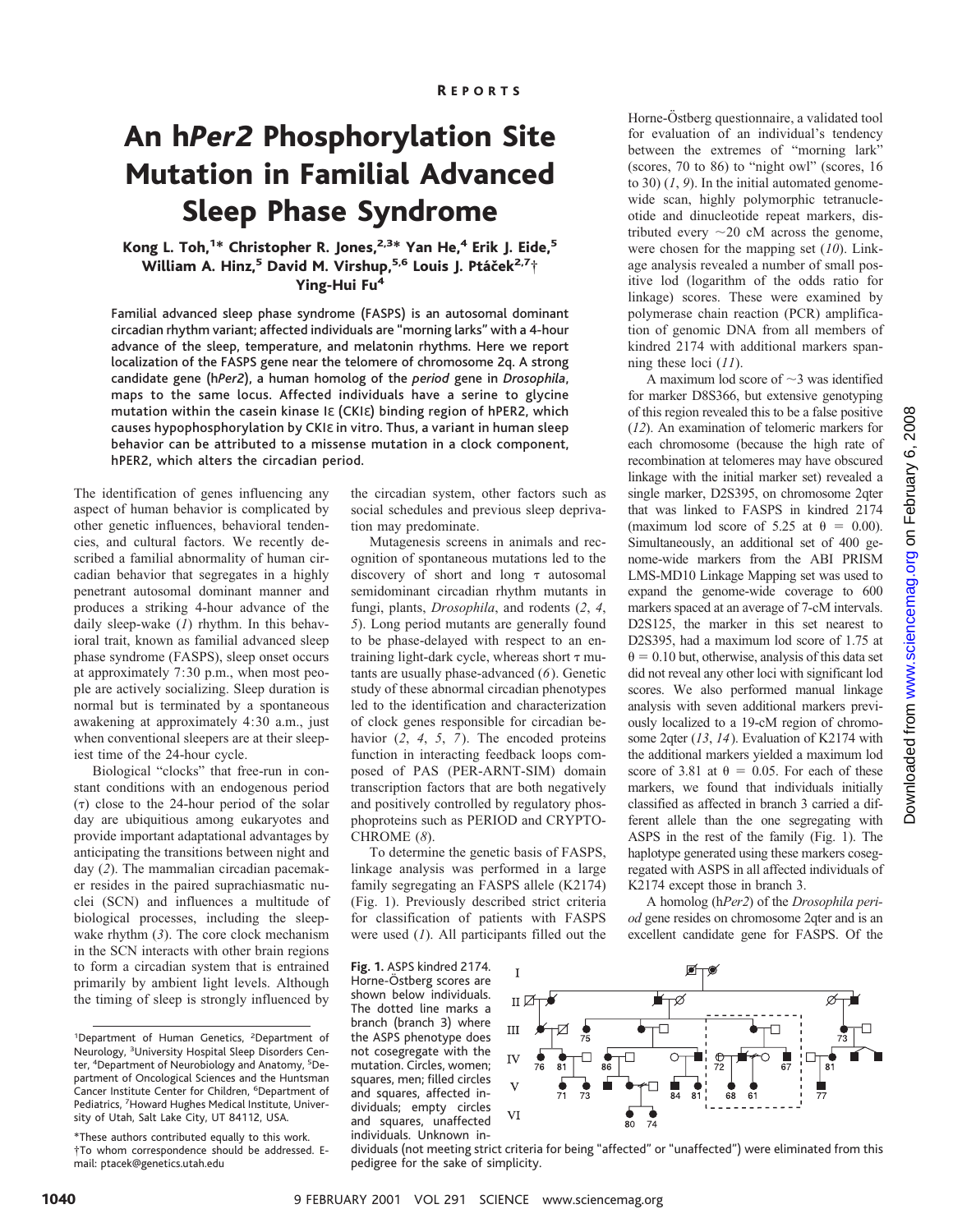three human *period* homologs, h*Per2* is the most similar to d*per*(*15*). In addition, mutations in *Per* in the fly (*16*) and in the mouse (m*Per*) (*17*) produce a similar short period phenotype. In humans (and other animals), short period mutations are predicted to phase-advance circadian rhythms under entrained conditions (*18*, *19*). Furthemore, unlike m*Per1* and m*Per3*, the phase response curve for light induction of m*Per2* RNA is maximal at CT 14 (*20*) when phase delays are elicited by light. This is consistent with a predominantly phase delay function for mPER2. Thus, a loss-of-function mutation in hPER2 could, theoretically, lead to a phase advance.

The localization of h*Per2* on chromosome 2qter was confirmed by isolating a BAC clone (552H8, CITB human BAC library) containing the h*Per2* gene for use in fluorescence in situ hybridization experiments (*21*). This BAC mapped to the tip of chromosome 2q (*12*). In addition, we used a polymorphism in h*Per2* to genotype K2174 and performed two-point linkage mapping with nine markers noted previously (*13*). A recombination demonstrated the h*Per2* gene to be distal to marker D2S338. The haplotype of the remaining eight markers was fully linked to h*Per2* in this family. The individuals in branch 3 were considered to represent phenocopies, and mutation analysis of h*Per2* was performed.

Human *Per2* comprises 23 exons (Fig. 2A) (*22*). A sequencing error of the h*Per2* cDNA (GenBank accession number, NM 003894) was identified; the reported cDNA has a missing base at position 3652 that shifts the reading frame, predicting translation of 69 amino acids that are not homologous to other PER proteins before the stop codon. With the corrected se-

↑

A

quence, the region  $3'$  of that base encodes 78 amino acids that are 64% identical to mPER2.

Single-strand conformation polymorphism (SSCP) analysis (*23*) of affected and unaffected individuals revealed a complex banding pattern in exon 17. Sequencing of this exon from individuals in K2174 revealed four changes. Three of the four changes [base pair 2087 (bp2087) A/G, bp2114 A/G, and bp2117 A/G] occur at wobble positions and, therefore, preserved the amino acid sequence. However, the base change at position 2106 (A to G) of the h*Per2* cDNA predicts substitution of a serine at amino acid 662 with a glycine (S662G) (Fig. 2). This change was not found in 92 controls. The S662G change cosegregates with the ASPS phenotype in this family, except for the branch in which the FASPS-associated marker alleles were unlinked (Fig. 1). Four additional at-risk individuals in the family carry the mutation but did not meet strict affection criteria, although they did show a strong tendency of early sleepwake preference (Horne-Östberg scores 74.4  $\pm$ 7.2;  $n = 4$ ) (*1*).

To establish whether this mutation causes FASPS, the S662G mutation was functionally characterized (*24*). To determine whether S662 is located within the CKIε binding site of hPER2, CKIε, myc-epitope tagged mPER2, and the indicated truncation mutants of mPER2 (Fig. 3) were expressed in rabbit reticulocyte lysates and mPER2 peptides were immunoprecipitated with antibodies to myc (*25*). CKIε was coprecipitated with mPER2(1 to 763) but not mPER2(1 to 554), thus demonstrating that the CKIε binding site of mPER2 is located between residues 554 and 763, corresponding to residues 556 to 771 of hPER2 (Fig. 3).

Studies of *doubletime* (*dbt*) mutants in *Dro-*

*sophila* (*26*) and the *tau* mutant in the golden hamster (*27*) indicate that mutations affecting the function of CKIε disrupt endogenous circadian clock function leading to altered period lengths or arrhythmicity. In addition, hPER2 and mPER2 are substrates of CKIε. Because the S662G mutation is located within the CKIε binding region, hPER2 and mPER2 fragments extending from amino acids 474 to 815 and 472 to 804, respectively, were used to evaluate the effect of the mutation on PER2 phosphorylation (*28*). To test whether the S662G mutation eliminates a potential phosphorylation site, reticulocyte lysates containing <sup>35</sup>S-labeled hPER2 fragments were incubated with a low concentration of CKI $\varepsilon$  (0.25 ng/ $\mu$ l). An electrophoretic mobility shift was observed when wild-type (S662) but not mutant (G662) fragments were treated with CKIε (Fig. 4A). A similar result was obtained with wild-type and mutant mPER2 fragments (*12*). Phosphatase treatment confirmed that this shift was due to phosphorylation (Fig. 4). When the experiment was repeated with a higher concentration of CKI $\varepsilon$  (6.5 ng/ $\mu$ l), mobility shifts were observed for both the wild-type and mutant hPER2 fragments (Fig. 4B). Thus, regardless of the phosphorylation status of S662, other residues in the peptide can be phosphorylated with excess kinase.

CKIε preferentially phosphorylates peptides with acidic [for example, DDDD-X-X-S] or phosphorylated residues [for example,  $S(\overline{P})$ -X-X-S] immediately upstream of the target residue (where D is aspartate, S is serine, S(P) is a phosphoserine, X is any amino acid, and the underlined "S" is the target of the subsequent phosphorylation) (*29*, *30*). Analysis of the hPER2 sequence reveals four additional serine

> **Fig. 2.** (**A**) Genomic structure of h*Per2*. The h*Per2* gene contains 23 exons (colored rectangles). The intervening introns are not drawn to scale. The mutation in kindred 2174 (S662G) occurs in exon 17. The " $\Delta$ " above exon 22 shows the location of the sequence error (a 1 base pair deletion) in the h*Per2*

cDNA GenBank sequence. (**B**) The h*Per2* mutation in kindred 2174. DNA sequences from the h*Per2* gene



of control (upper) and FASPS (lower) individuals are shown. An arrow marks a double peak at position 2106 in the h*Per2* sequence obtained from an affected individual. This A to G transition (sequence shown is of inverse complementary strand) predicts substitution of a highly conserved serine residue at amino acid position 662 by a glycine. A double peak was noted when each DNA strand was sequenced in both directions. (**C**) Amino acid sequence of various PER homologs from the region harboring the FASPS mutation (*37*). The serine at position 662 is replaced by a glycine (G) on the mutant allele. Four asterisks mark four subsequent conserved serine residues each with two intervening amino acids.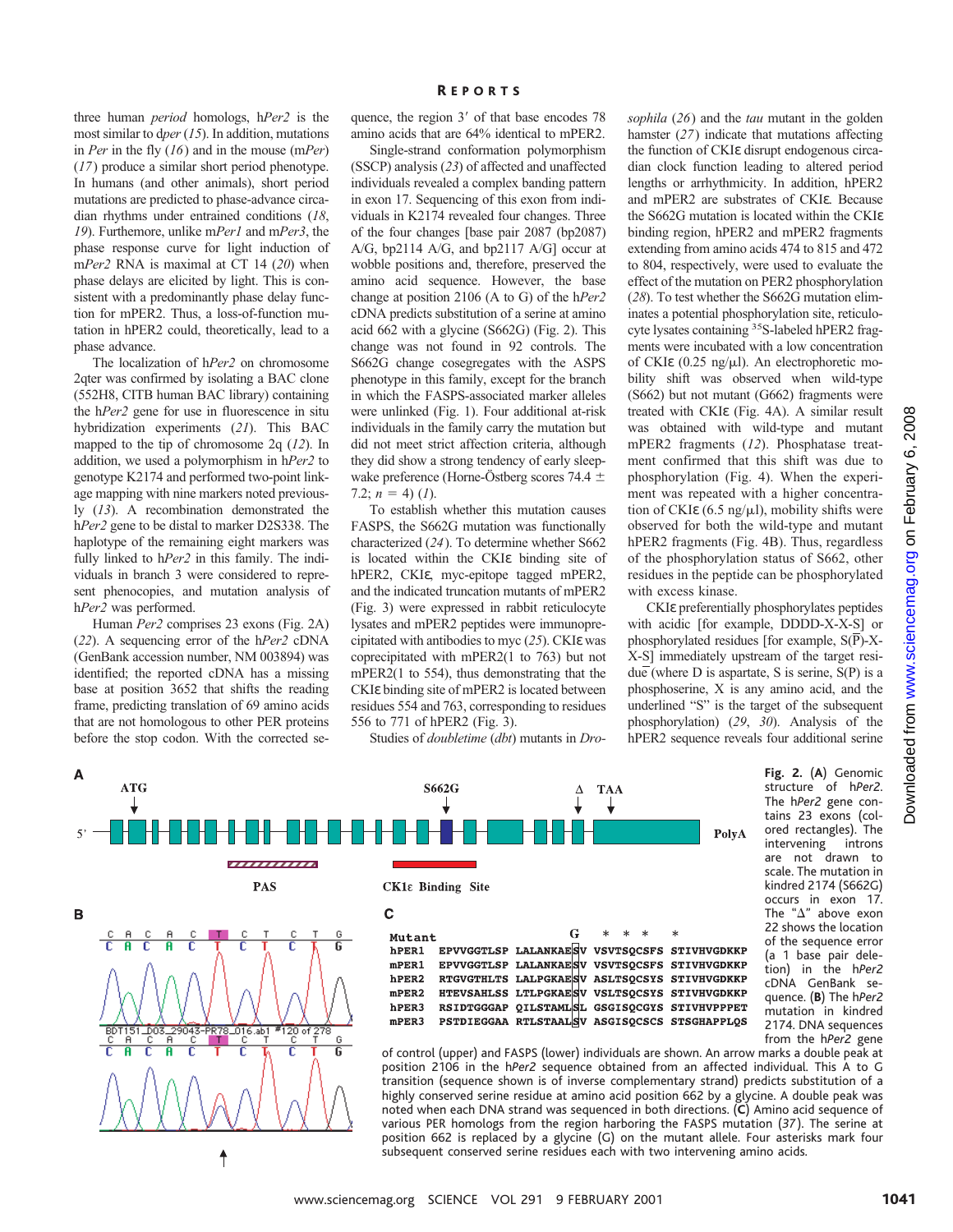residues, COOH-terminal to S662, which follow the pattern S-X-X-S (Fig. 2C). We speculated that after S662 is phosphorylated, it would create a CKIε recognition site facilitating the phosphorylation of S665, and so on. This entire series of serines could, therefore, be modified by CKIε after S662 is phosphorylated in a cascade of subsequent phosphorylations, as described previously for phosphorylation of p53 by CKI (Fig. 4A) (*31*, *32*).

To test this idea further, we mutated the serine residue at position 662 to aspartate, reasoning that the presence of a negative charge from the acidic residue would mimic a phosphoserine. Supporting this hypothesis, the CKIε-dependent phosphorylation was restored in the S662D mutant (Fig. 4C). At levels of CKIε that were not sufficient to cause a mobility shift in the S662G protein, both wild-type and S662D hPER2 had robust mobility shifts. Therefore, phosphorylation of S662 may regulate the subsequent phosphorylation of a series of downstream residues.

Interactions between PER2 and CKIε also provide a strong rationale for h*Per2* being

**Fig. 3.** Mapping of the CKIε binding domain of PER2. CKIε, myc-epitope– tagged mPER2, and the indicated truncation mutants of mPER2 (lanes 1 to 6) were expressed in rabbit reticulocyte lysates in the presence of 35S-methionine, as described (*25*). Lysates containing CKIε were mixed with the indicated mPER2 construct, incubated for 60 min at 30°C, and the mPER2 protein immunoprecipitated. The presence or absence of coimmunoprecipitating CKIε was assessed by SDS-PAGE and PhosphorImager analysis (lanes 7 to 11). The R EPORTS

involved in the molecular pathogenesis of FASPS. In a current mammalian clock model, mPER2 is a positive regulator of the *Bmal1* feedback loop, raising the possibility that phase-advance of h*Per2* could phaseadvance the feedback loop (*8*). Semidominant mutations in CKIε can advance activity phases and shorten  $\tau$  in *Drosophila* and hamster (*26, 27*). The *tau* R178C mutation substitutes cysteine for arginine in an anionbinding pocket on the structure of the kinase, potentially decreasing the ability of the hamster kinase to recognize acidic or phosphorylated residues that define the CKI recognition motif (*27*). Thus, the *tau* mutation may decrease phosphorylation of PER residues downstream of S662 due to diminished recognition of phosphoserine 662, and the FASPS mutation S662G mirrors this effect by preventing phosphorylation of residue 662.

Taken together, the *dbt* and *tau* mutant CKIε and the FASPS mutation in hPER2 suggest that one critical function of CKIε is to phosphorylate hPER2. However, we do not yet



CKIε binding sites on mPER1 and mPER2 are 51% identical. The light gray bars indicate regions of homology to the cytoplasmic localization domain (CLD) of d*per*.

**Fig. 4.** In vitro CKIε phosphorylation of wild-type and mutant hPER2. In vitro transcribed and translated hPER2 (WT), mutant S662G (MT ), and S662D were incubated with purified CKIε at 0.25 ng/ $\mu$ l in (A) and (C) and at 6.5 ng/ $\mu$ l in (**B**). Times at which reactions were terminated are shown.  $+$  AP, alkaline phosphatase added at the end of the reaction;  $-$ , no CKI $\varepsilon$  added;  $+$ CKIε added.



fully understand the functional consequences of hPER2 phosphorylation. Phosphorylation of PER by CKI may promote its degradation during the circadian cycle (*25*, *26*, *33*, *34*). Deficient phosphorylation of hPER2 in the cytoplasm could impair its degradation and/or accelerate its nuclear entry and thus hasten its accumulation. This would phase-advance the rhythm of h*Per2*, perhaps in part by increasing transcription of *Bmal1* (*8*). The net result might be a shortening of  $\tau$  and an advance of the sleep-wake rhythm, as seen in FASPS. It is also possible that the mutation affects not only period length, but also clock-output coupling.

Study of other FASPS families in our database demonstrated that some are unlinked to the h*Per2* locus, thus establishing the existence of locus heterogeneity in FASPS (*12*). Additional h*Per2* mutations in other ASPS probands were not identified. It is possible that we have missed mutations in intronic DNA that lead to alterations of h*Per2* expression. Short-period animal models caused by mutations in other genes, along with our failure to find other h*Per2* mutations in FASPS kindreds, predict that additional FASPS genes remain to be identified.

The following lines of evidence support the conclusion that the S662G mutation is responsible for FASPS in this family: (i) the FASPS allele in K2174 is linked to chromosome 2qter with significant lod scores despite the recombinant branch, (ii) h*Per2* is a physiologically relevant gene on chromosome 2qter and harbors the S662G mutation in all affected and genetically linked individuals, (iii) genome-wide linkage analysis with 600 markers spaced at average intervals of 7 cM did not identify another linked locus, (iv) the S662G mutation was not found in a large number of control chromosomes, and (v) the mutation leads to decreased phosphorylation by a kinase (CKIε) that, when mutated, causes a similar phenotype in *Drosophila* and the golden hamster. Taken together, these data demonstrate that h*Per2* is an ortholog of the d*per* gene and is a physiologically relevant target of CKIε, providing the first direct link between human clocks and those of model systems. The ASPS individuals in branch 3 did not carry the S662G mutation and therefore represent phenocopies of the ASPS phenotype (*35*).

The recognition that Mendelian circadian rhythm mutations occur in humans predicts that the elements of the human clock can now be systematically dissected. Other families in which an FASPS allele is not cosegregating with h*Per2* will provide an opportunity to identify mutations in other genes that lead to alterations of human circadian rhythms. Such discoveries will likely provide insights into human sleep and may ultimately improve our ability to treat not only ASPS, but also other sleep-phase disorders such as sleep-phase delay, ASPS of aging, jet-lag, and shift work.